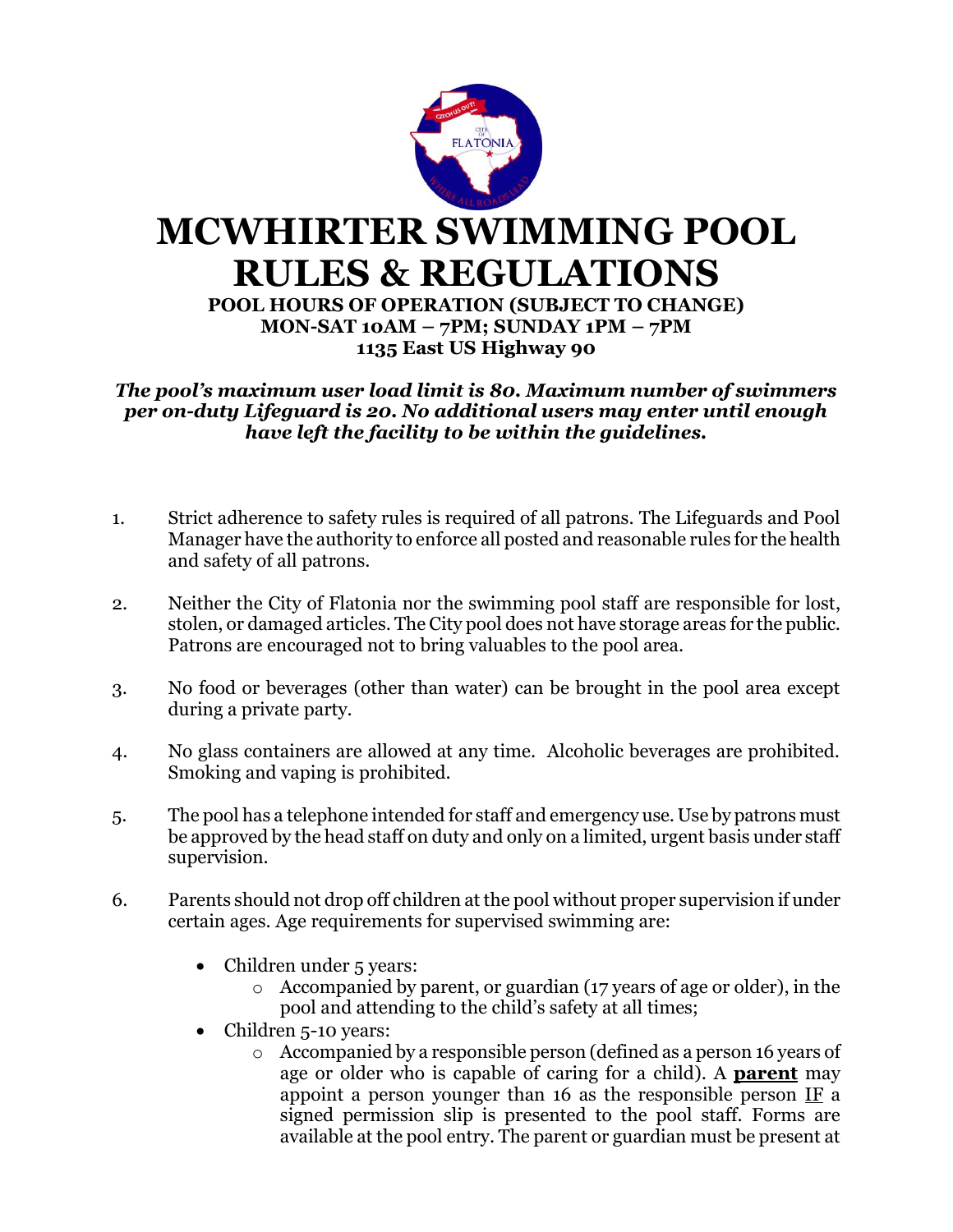## the pool when signing.

If children under the age permitted to swim unattended are dropped off without supervision, pool staff will attempt to contact the parent/guardian. The child will not be able to enter the pool until proper procedures are in place. Lifeguards and pool staff in place to ensure the safety of pool patrons and not serve as babysitters. If a child below the permitted is dropped off without required supervision, staff may contact law enforcement for assistance in locating the parent and ensuring the child's safety.

- 7. Parents and guardians of swimmers in street clothing will be allowed in the pool area at no charge to watch children. All persons in swimming attire will pay an admission fee regardless of intention to swim.
- 8. No one will be allowed in the pool area unless admission is paid other than in accordance with #7 above.
- 9. No one is allowed to enter the pool unless a City of Flatonia Lifeguard is present poolside.
- 10. During periods of heavy use, the pool staff will close the pool to additional swimmers once the maximum limit per Lifeguard or facility has been reached. If patrons wish to be allowed inside once the capacity has lessened, they may wait outside in line but may in no instance block entry or exit ways. Entry is based on who is in line at the time and there is no "holding places".
- 11 All swimmers must wear acceptable swimwear. If the pool staff determines that attire is inappropriate (due to exposure) or potential for damage to the pool, the staff may deny entry.
- 12. In the event of pool closing, due to bad weather, equipment malfunction, staff illness/absence, or unforeseen health related matter (feces; blood event) no refunds will be made.
- 13. Failure to follow safety and health rules will result in expulsion from the swimming pool. Continued problems may result in revocation of pool pass and/or loss of pool privileges for the season.

## 14. **Pool Parties/Rentals**:

- a. Reservations for private parties may be made after the pool opens for the season.
	- Reservations will be made by City Hall staff using a rental form;
	- Reservations are booked when the fee, deposit, and Lifeguard fee are received by the City, and Rental Agreement and Hold Harmless agreement are signed and received by City Hall;
- b. Pool parties may be scheduled only for a 3-hour block on Monday Sunday, 7:00 PM - 10:00 PM during the pool season.